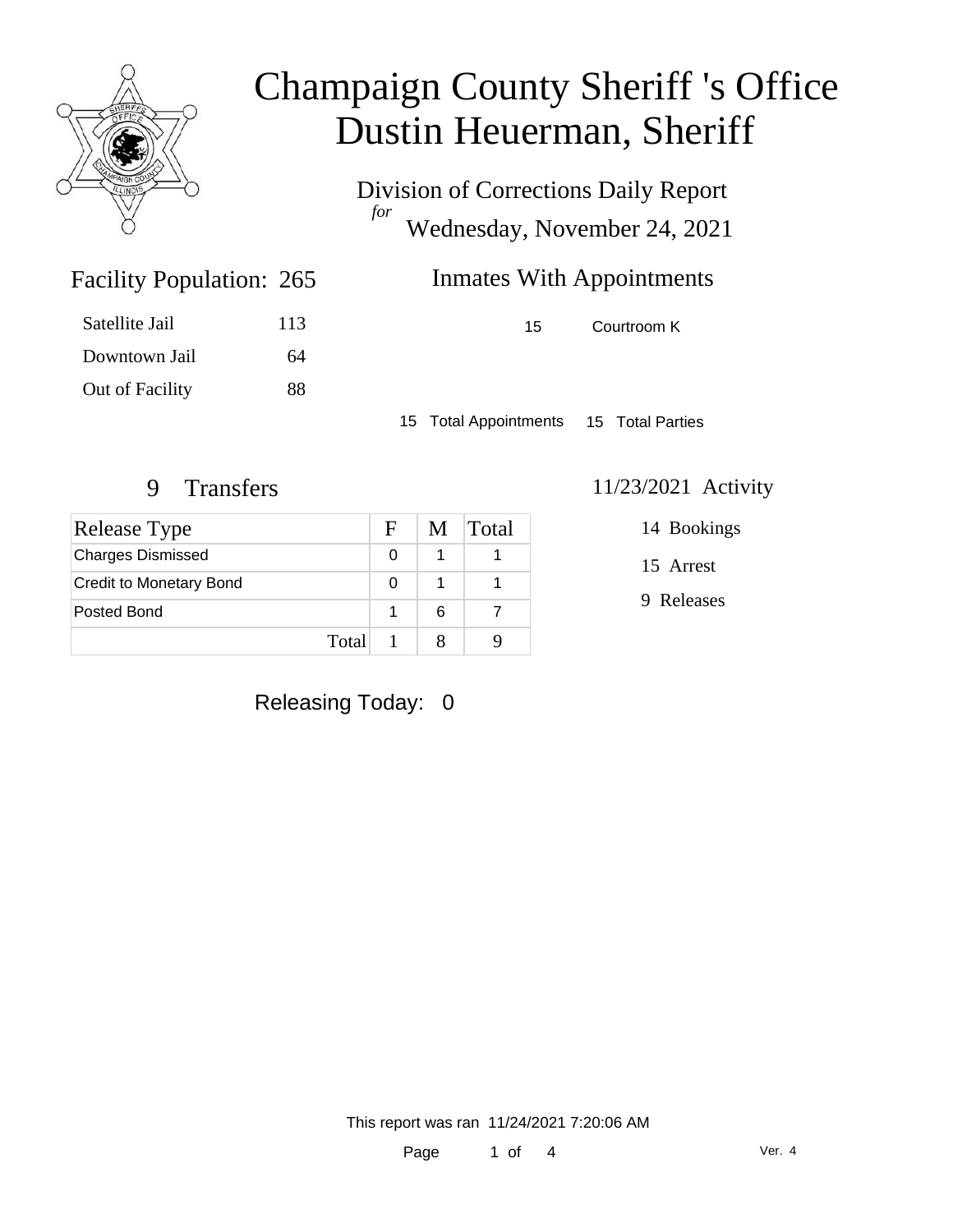

Division of Corrections Daily Report *for* Wednesday, November 24, 2021

#### Custody Status Count

- Electronic Home Dentention 17
	- Felony Arraignment 12
		- Felony Other 7
	- Felony Pre-Sentence 7
		- Felony Pre-Trial 192
	- Felony Pre-Trial DUI 3
	- Felony Sentenced CCSO 3
	- Felony Sentenced IDOC 6
		- Hold Other 2
		- Hold Sentenced IDOC 1
	- Misdemeanor Arraignment 1
		- Misdemeanor Other 1
		- Misdemeanor Pre-Trial 3
			- Petition to Revoke 4
			- Remanded to DHS 4
			- Traffic Arraignment 1
				- Traffic Pre-Trial 1
					- Total 265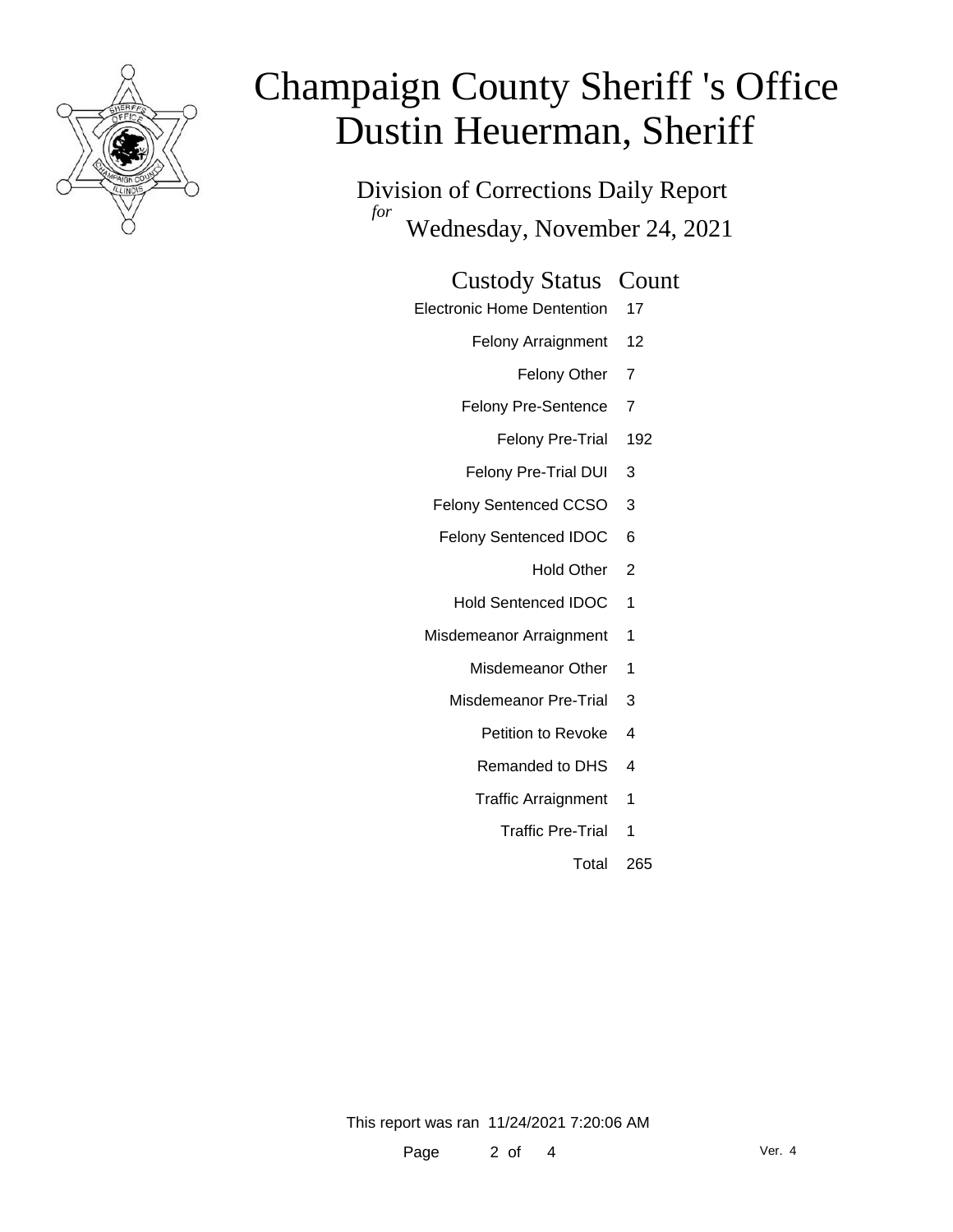

Division of Corrections Daily Report *for* Wednesday, November 24, 2021

### Inmates With Appointments

| Jailing Party Name          | Location    | Number of Records / Node |
|-----------------------------|-------------|--------------------------|
| AUTEBERRY, JOSHUA DAVID     | Courtroom K | 1 / Satellite Jail       |
| CARTER, DEMONDRE DAVON      | Courtroom K | 1 / Out of Facility      |
| <b>CLARK, AMY KANANI</b>    | Courtroom K | 1 / Satellite Jail       |
| DAVIS, AUSTIN CHRISTOPHER   | Courtroom K | 1 / Satellite Jail       |
| FICKLIN, GORDON RAYMOND     | Courtroom K | 1 / Satellite Jail       |
| <b>GRAY, WILLIAM DA'VON</b> | Courtroom K | 1 / Satellite Jail       |
| HITES, STEVEN WAYNE         | Courtroom K | 1 / Downtown Jail        |
| <b>JOKICH, ANTON VEGO</b>   | Courtroom K | 1 / Downtown Jail        |
| KING, JULIUS EMANUEL        | Courtroom K | 1 / Satellite Jail       |
| MARSH, PAUL O               | Courtroom K | 1 / Satellite Jail       |
| NELSON, RORY DEMOND         | Courtroom K | 1 / Satellite Jail       |
| PARKER, ALVIN JARELL        | Courtroom K | 1 / Satellite Jail       |
| PINE, DUSTIN LAYNE          | Courtroom K | 1 / Satellite Jail       |
| REXROAD, CALVIN ALLEN       | Courtroom K | 1 / Satellite Jail       |
| SMITH, CRYSTAL MARGARET     | Courtroom K | 1 / Satellite Jail       |

### **Transfers**

| BRUMMOND, DOMINIC ANTONIO                  | Posted Bond              | Satellite Jail |
|--------------------------------------------|--------------------------|----------------|
| KNOX, LENELL                               | Posted Bond              | Satellite Jail |
| LEONARD, MICHAEL LYNN                      | Posted Bond              | Satellite Jail |
| RAY-BOBO, DOLYN ENERI CONLEY Posted Bond   |                          | Satellite Jail |
| SCOTT, DANTE JOSEPH                        | Posted Bond              | Satellite Jail |
| <b>SESSUM, NICHOLAS C</b>                  | Credit to Monetary Bond  | Satellite Jail |
| SHERRELL-PETTIGREW, SAKINA<br><b>MARIE</b> | Posted Bond              | Satellite Jail |
| SOMERS, DYLAN THOMAS                       | <b>Charges Dismissed</b> | Satellite Jail |
| <b>UFEN, SEAN THOMAS</b>                   | Posted Bond              | Satellite Jail |

This report was ran 11/24/2021 7:20:06 AM